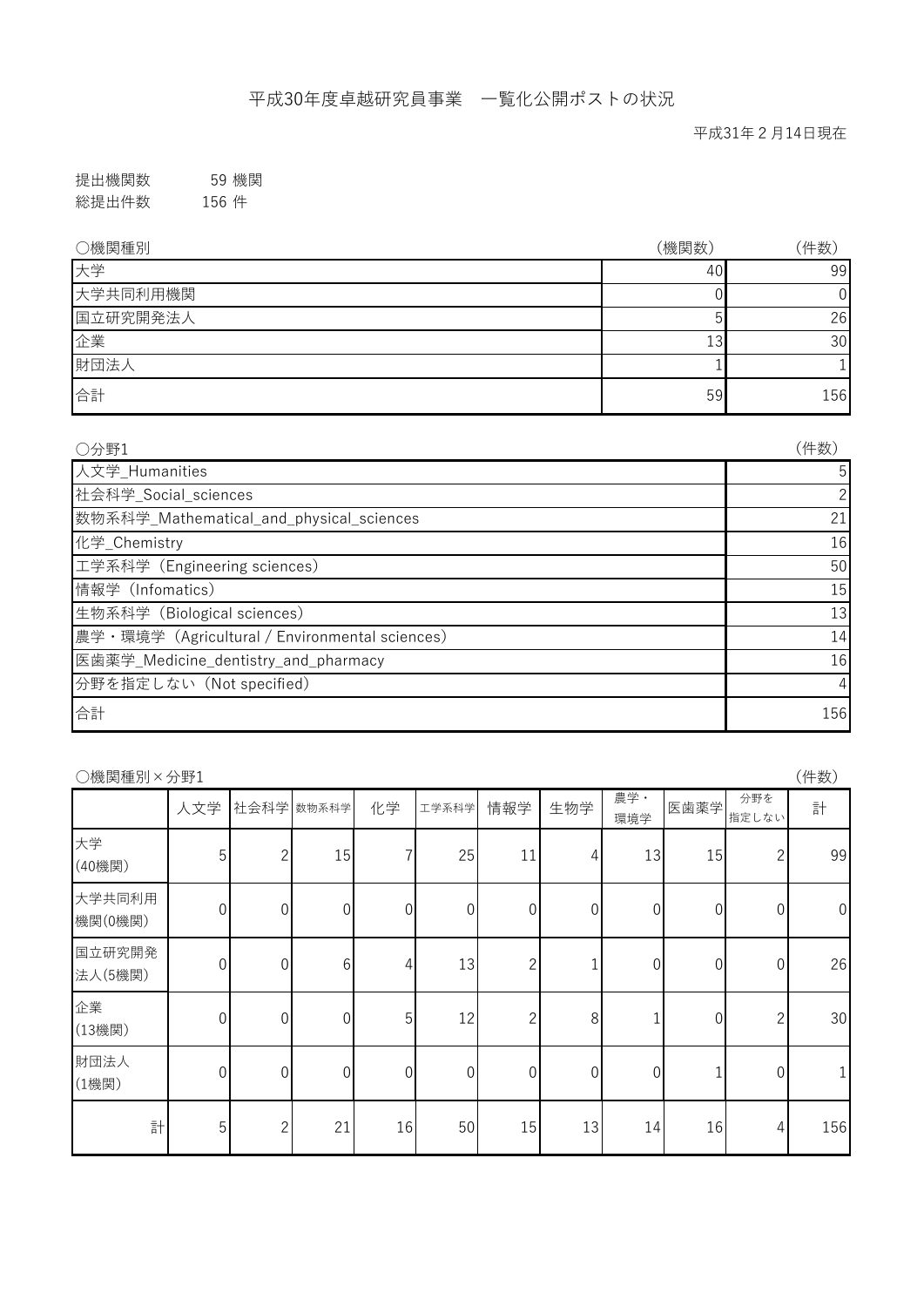平成31年2月14日現在

| No | 公募番号<br>Post No. | 機関名                | 【Institution】                      | 機関種別           | 分野名 1                                                   | 分野名 2                                               | 分野名3                                            | 職種<br>[Job type]                                             | 勤務形態<br><b>[Employment</b><br>status)                                           | 機関への事前連絡の<br>要否<br>[Advance notice] |
|----|------------------|--------------------|------------------------------------|----------------|---------------------------------------------------------|-----------------------------------------------------|-------------------------------------------------|--------------------------------------------------------------|---------------------------------------------------------------------------------|-------------------------------------|
|    |                  | A0101 国立大学法人北海道大学  | <b>HOKKAIDO University</b>         | 大学(University) | 医歯薬学<br>(Medicine<br>dentistry and<br>pharmacy)         |                                                     |                                                 | 准教授 (Associate<br>Professor)                                 | テニュアトラック雇<br>用 (tenure-tracking 要 (Necessary)<br>employment)                    |                                     |
|    |                  | A0301 国立大学法人室蘭工業大学 | Muroran Institute of<br>Technology | 大学(University) | 情報学<br>(Infomatics)                                     |                                                     |                                                 | 助教 (Assistant<br>Professor)                                  | その他任期付<br>(other certain<br>fixed-term<br>employment)                           | 要(Necessary)                        |
|    |                  | A0701 国立大学法人北見工業大学 | Kitami Institute of<br>Technology  | 大学(University) | 農学・環境学<br>(Agricultural /<br>Environmental<br>sciences) | 工学系科学<br>(Engineering<br>sciences)                  | 化学 (Chemistry)                                  | 助教 (Assistant<br>Professor)                                  | テニュアトラック雇<br>用 (tenure-tracking 不要(Unnecessary)<br>employment)                  |                                     |
|    |                  | A0702 国立大学法人北見工業大学 | Kitami Institute of<br>Technology  | 大学(University) | 工学系科学<br>(Engineering<br>sciences)                      | 情報学<br>(Infomatics)                                 |                                                 | 助教 (Assistant<br>Professor)                                  | テニュアトラック雇<br>用 (tenure-tracking 不要(Unnecessary)<br>employment)                  |                                     |
|    |                  | A0901 国立大学法人岩手大学   | Iwate-University                   | 大学(University) | 農学・環境学<br>(Agricultural /<br>Environmental<br>sciences) |                                                     |                                                 | 助教 (Assistant<br>Professor)                                  | テニュアトラック雇<br>用 (tenure-tracking 不要(Unnecessary)<br>employment)                  |                                     |
|    |                  | A1001 国立大学法人東北大学   | Tohoku University                  | 大学(University) | 医歯薬学<br>(Medicine<br>dentistry and<br>pharmacy)         | 生物系科学<br>(Biological<br>sciences)                   |                                                 | 准教授 (Associate<br>Professor)                                 | テニュアトラック雇<br>用 (tenure-tracking 不要(Unnecessary)<br>employment)                  |                                     |
|    |                  | A1002 国立大学法人東北大学   | <b>Tohoku University</b>           | 大学(University) | 工学系科学<br>(Engineering<br>sciences)                      | 数物系科学<br>(Mathematical<br>and physical<br>sciences) | 化学 (Chemistry)                                  | 准教授 (Associate<br>Professor)                                 | テニュアトラック雇<br>用 (tenure-tracking 不要(Unnecessary)<br>employment)                  |                                     |
|    |                  | A1201 国立大学法人秋田大学   | Akita University                   | 大学(University) | 工学系科学<br>(Engineering<br>sciences)                      |                                                     |                                                 | 准教授 (Associate<br>Professor)                                 | 無期雇用 (tenure,<br>indefinite-term<br>employment)                                 | 不要(Unnecessary)                     |
|    |                  | A1301 国立大学法人山形大学   | Yamagata University                | 大学(University) | 数物系科学<br>(Mathematical<br>and physical<br>sciences)     | 情報学<br>(Infomatics)                                 | 医歯薬学<br>(Medicine<br>dentistry and<br>pharmacy) | 助教 (Assistant<br>Professor)                                  | テニュアトラック雇<br>用 (tenure-tracking 不要(Unnecessary)<br>employment)                  |                                     |
| 10 |                  | A1302 国立大学法人山形大学   | Yamagata University                | 大学(University) | 生物系科学<br>(Biological<br>sciences)                       |                                                     |                                                 | 助教 (Assistant<br>Professor)                                  | テニュアトラック雇<br>用 (tenure-tracking 要(Necessary)<br>employment)                     |                                     |
| 11 |                  | A1303 国立大学法人山形大学   | Yamagata University                | 大学(University) | 数物系科学<br>(Mathematical<br>and physical<br>sciences)     | 情報学<br>(Infomatics)                                 | 工学系科学<br>(Engineering<br>sciences)              | 助教 (Assistant<br>Professor)                                  | テニュアトラック雇<br>用 (tenure-tracking 不要(Unnecessary)<br>employment)                  |                                     |
| 12 |                  | A1304 国立大学法人山形大学   | Yamagata University                | 大学(University) | 情報学<br>(Infomatics)                                     |                                                     |                                                 | 准教授 (Associate<br>Professor)                                 | 無期雇用 (tenure,<br>indefinite-term<br>employment)                                 | 要(Necessary)                        |
|    |                  | A1305 国立大学法人山形大学   | Yamagata University                | 大学(University) | 工学系科学<br>(Engineering<br>sciences)                      |                                                     |                                                 | その他 (Others)                                                 | 無期雇用 (tenure,<br>indefinite-term<br>employment)                                 | 要(Necessary)                        |
| 14 |                  | A1601 国立大学法人筑波大学   | University of Tsukuba              | 大学(University) | 数物系科学<br>(Mathematical<br>and physical<br>sciences)     | 工学系科学<br>(Engineering<br>sciences)                  | 化学 (Chemistry)                                  | 准教授 (Associate<br>Professor), 助教<br>(Assistant<br>Professor) | テニュアトラック雇<br>用 (tenure-tracking 要(Necessary)<br>employment)                     |                                     |
| 15 |                  | A1602 国立大学法人筑波大学   | University of Tsukuba              | 大学(University) | 情報学<br>(Infomatics)                                     |                                                     |                                                 | 助教 (Assistant<br>Professor)                                  | テニュアトラック雇<br>用 (tenure-tracking 不要(Unnecessary)<br>employment)                  |                                     |
| 16 |                  | A1901 国立大学法人群馬大学   | <b>Gunma University</b>            | 大学(University) | 化学 (Chemistry)                                          |                                                     |                                                 | 助教 (Assistant<br>Professor)                                  | テニュアトラック雇<br>用 (tenure-tracking 不要(Unnecessary)<br>employment)                  |                                     |
| 17 |                  | A1902 国立大学法人群馬大学   | <b>Gunma University</b>            | 大学(University) | 農学・環境学<br>(Agricultural /<br>Environmental<br>sciences) |                                                     |                                                 | 教 (Assistant<br>Professor)                                   | 講師 (Lecturer) ,助 テニュアトラック雇<br>用 (tenure-tracking 不要(Unnecessary)<br>employment) |                                     |
| 18 |                  | A2101 国立大学法人千葉大学   | Chiba University                   | 大学(University) | 医歯薬学<br>(Medicine<br>dentistry and<br>pharmacy)         |                                                     |                                                 | 助教 (Assistant<br>Professor)                                  | テニュアトラック雇<br>用 (tenure-tracking 要 (Necessary)<br>employment)                    |                                     |
| 19 |                  | A2102 国立大学法人千葉大学   | Chiba University                   | 大学(University) | 情報学<br>(Infomatics)                                     |                                                     |                                                 | 助教 (Assistant<br>Professor)                                  | テニュアトラック雇<br>用 (tenure-tracking 要(Necessary)<br>employment)                     |                                     |
| 20 |                  | A2201 国立大学法人東京大学   | The University of Tokyo            | 大学(University) | 数物系科学<br>(Mathematical<br>and physical<br>sciences)     |                                                     |                                                 | 准教授 (Associate<br>Professor)                                 | 無期雇用 (tenure,<br>indefinite-term<br>employment)                                 | 不要(Unnecessary)                     |

申請ポスト一覧(総括)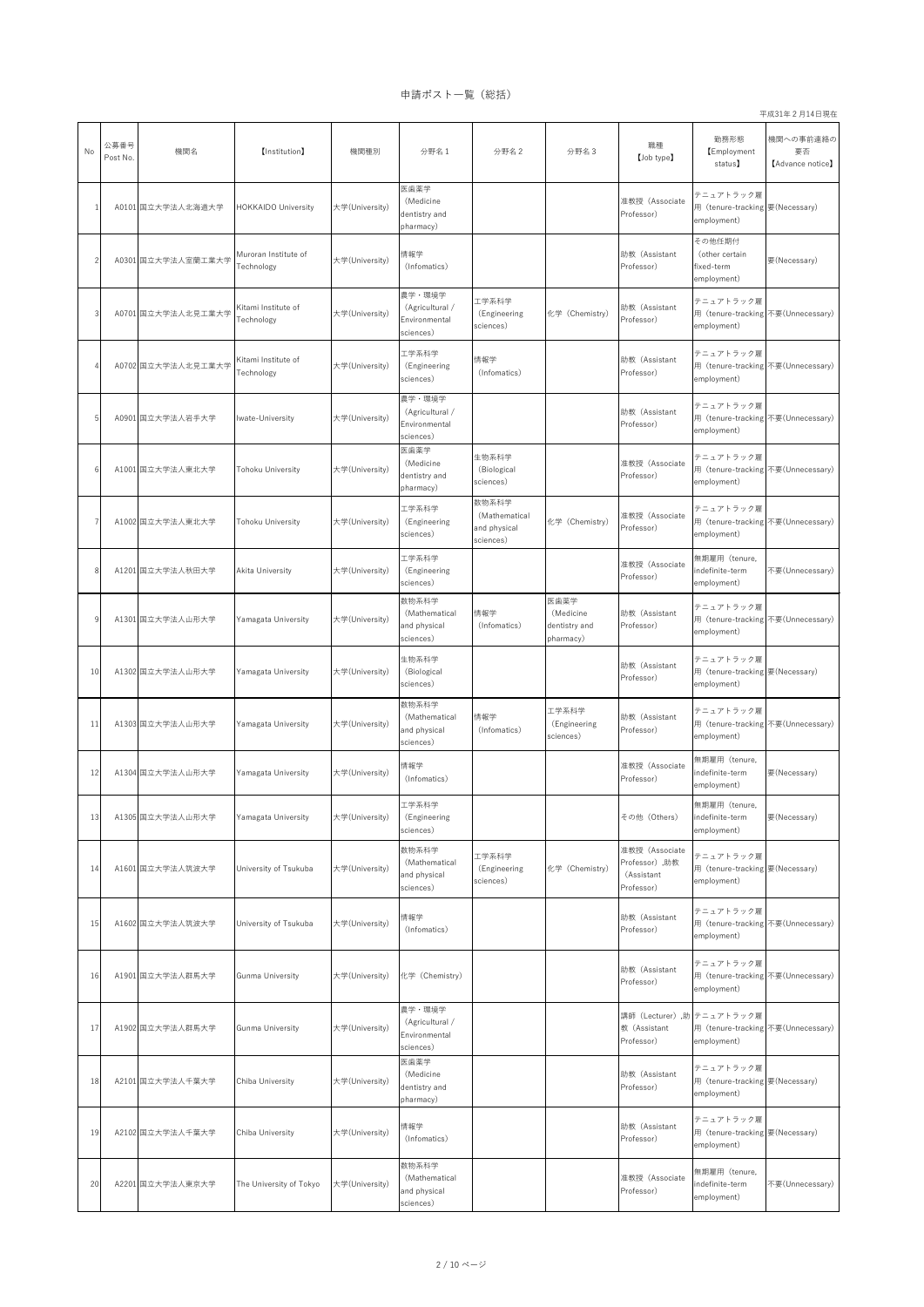| No | 公募番号<br>Post No. | 機関名                                           | 【Institution】                                | 機関種別           | 分野名 1                                                   | 分野名 2                                               | 分野名3                                                | 職種<br>[Job type]                                             | 勤務形態<br>Employment<br>status)                                                                                 | 機関への事前連絡の<br>要否<br>[Advance notice] |
|----|------------------|-----------------------------------------------|----------------------------------------------|----------------|---------------------------------------------------------|-----------------------------------------------------|-----------------------------------------------------|--------------------------------------------------------------|---------------------------------------------------------------------------------------------------------------|-------------------------------------|
| 21 |                  | A2202 国立大学法人東京大学                              | The University of Tokyo                      | 大学(University) | 数物系科学<br>(Mathematical<br>and physical<br>sciences)     |                                                     |                                                     | 准教授 (Associate<br>Professor)                                 | 無期雇用 (tenure,<br>indefinite-term<br>employment)                                                               | 要(Necessary)                        |
| 22 |                  | A2203 国立大学法人東京大学                              | The University of Tokyo                      | 大学(University) | 化学 (Chemistry)                                          | 工学系科学<br>(Engineering<br>sciences)                  |                                                     | 准教授 (Associate<br>Professor), 講師<br>(Lecturer)               | 無期雇用 (tenure,<br>indefinite-term<br>employment)                                                               | 要(Necessary)                        |
| 23 |                  | A2204 国立大学法人東京大学                              | The University of Tokyo                      | 大学(University) | 数物系科学<br>(Mathematical<br>and physical<br>sciences)     | 工学系科学<br>(Engineering<br>sciences)                  | 生物系科学<br>(Biological<br>sciences)                   | 講師 (Lecturer)                                                | 無期雇用 (tenure,<br>indefinite-term<br>employment)                                                               | 要(Necessary)                        |
| 24 |                  | A2205 国立大学法人東京大学                              | The University of Tokyo                      | 大学(University) | 生物系科学<br>(Biological<br>sciences)                       |                                                     |                                                     | 准教授 (Associate<br>Professor)                                 | 無期雇用 (tenure,<br>indefinite-term<br>employment)                                                               | 不要(Unnecessary)                     |
| 25 |                  | A2301 東京医科歯科大学                                | TOKYO MEDICAL AND<br>DENTAL UNIVERSITY       | 大学(University) | 医歯薬学<br>(Medicine<br>dentistry and<br>pharmacy)         |                                                     |                                                     | 助教 (Assistant<br>Professor)                                  | テニュアトラック雇<br>用 (tenure-tracking 要 (Necessary)<br>employment)                                                  |                                     |
| 26 |                  | A2801 国立大学法人東京工業大学                            | Tokyo Institute of<br>Technology             | 大学(University) | 数物系科学<br>(Mathematical<br>and physical<br>sciences)     |                                                     |                                                     | 教 (Assistant<br>Professor)                                   | 講師 (Lecturer) ,助 テニュアトラック雇<br>用 (tenure-tracking 要(Necessary)<br>employment)                                  |                                     |
| 27 |                  | A2802 国立大学法人東京工業大学                            | Tokyo Institute of<br>Technology             | 大学(University) | 化学 (Chemistry)                                          | 生物系科学<br>(Biological<br>sciences)                   | 工学系科学<br>(Engineering<br>sciences)                  | 講師 (Lecturer)                                                | テニュアトラック雇<br>用 (tenure-tracking 不要(Unnecessary)<br>employment)                                                |                                     |
| 28 |                  | A3101 国立大学法人電気通信大学                            | The University of Electro-<br>Communications | 大学(University) | 工学系科学<br>(Engineering<br>sciences)                      | 社会科学 (Social<br>sciences)                           | 情報学<br>(Infomatics)                                 | 准教授 (Associate<br>Professor), 助教<br>(Assistant<br>Professor) | 無期雇用 (tenure,<br>indefinite-term<br>employment), $\bar{\tau}$<br>ニュアトラック雇用<br>(tenure-tracking<br>employment) | 要(Necessary)                        |
| 29 |                  | A3102 国立大学法人電気通信大学                            | The University of Electro-<br>Communications | 大学(University) | 工学系科学<br>(Engineering<br>sciences)                      |                                                     |                                                     | 助教 (Assistant<br>Professor)                                  | テニュアトラック雇<br>用 (tenure-tracking 不要(Unnecessary)<br>employment)                                                |                                     |
| 30 |                  | A3103 国立大学法人電気通信大学                            | The University of Electro-<br>Communications | 大学(University) | 人文学<br>(Humanities)                                     |                                                     |                                                     | 准教授 (Associate<br>Professor)                                 | 無期雇用 (tenure,<br>indefinite-term<br>employment)                                                               | 不要(Unnecessary)                     |
| 31 |                  | A3104 国立大学法人電気通信大学                            | The University of Electro-<br>Communications | 大学(University) | 数物系科学<br>(Mathematical<br>and physical<br>sciences)     | 工学系科学<br>(Engineering<br>sciences)                  |                                                     | 助教 (Assistant<br>Professor)                                  | テニュアトラック雇<br>用 (tenure-tracking 要 (Necessary)<br>employment)                                                  |                                     |
| 32 |                  | A3105 国立大学法人電気通信大学 The University of Electro- | Communications                               | 大学(University) | 数物系科学<br>(Mathematical<br>and physical<br>sciences)     | 工学系科学<br>(Engineering<br>sciences)                  |                                                     | 助教 (Assistant<br>Professor)                                  | テニュアトラック雇<br>用 (tenure-tracking 不要(Unnecessary)<br>employment)                                                |                                     |
| 33 |                  | A3106 国立大学法人電気通信大学                            | The University of Electro-<br>Communications | 大学(University) | 数物系科学<br>(Mathematical<br>and physical<br>sciences)     | 工学系科学<br>(Engineering<br>sciences)                  |                                                     | 助教 (Assistant<br>Professor)                                  | テニュアトラック雇<br>用 (tenure-tracking 要 (Necessary)<br>employment)                                                  |                                     |
| 34 |                  | A3107 国立大学法人電気通信大学                            | The University of Electro-<br>Communications | 大学(University) | 工学系科学<br>(Engineering<br>sciences)                      | 情報学<br>(Infomatics)                                 | 数物系科学<br>(Mathematical<br>and physical<br>sciences) | 助教 (Assistant<br>Professor)                                  | テニュアトラック雇<br>用 (tenure-tracking 要(Necessary)<br>employment)                                                   |                                     |
| 35 |                  | A3108 国立大学法人電気通信大学                            | The University of Electro-<br>Communications | 大学(University) | 人文学<br>(Humanities)                                     | 社会科学 (Social<br>sciences)                           |                                                     | 准教授 (Associate<br>Professor)                                 | 無期雇用 (tenure,<br>indefinite-term<br>employment)                                                               | 不要(Unnecessary)                     |
| 36 |                  | A3109 国立大学法人電気通信大学                            | The University of Electro-<br>Communications | 大学(University) | 工学系科学<br>(Engineering<br>sciences)                      | 数物系科学<br>(Mathematical<br>and physical<br>sciences) |                                                     | 助教 (Assistant<br>Professor)                                  | テニュアトラック雇<br>用 (tenure-tracking 要(Necessary)<br>employment)                                                   |                                     |
| 37 |                  | A3110 国立大学法人電気通信大学                            | The University of Electro-<br>Communications | 大学(University) | 情報学<br>(Infomatics)                                     | 工学系科学<br>(Engineering<br>sciences)                  | 社会科学 (Social<br>sciences)                           | 准教授 (Associate<br>Professor),助教<br>(Assistant<br>Professor)  | 無期雇用 (tenure,<br>indefinite-term<br>employment), $\bar{\tau}$<br>ニュアトラック雇用<br>(tenure-tracking<br>employment) | 不要(Unnecessary)                     |
| 38 |                  | A3301 国立大学法人横浜国立大学                            | Yokohama National<br>University              | 大学(University) | 数物系科学<br>(Mathematical<br>and physical<br>sciences)     |                                                     |                                                     | 准教授 (Associate<br>Professor)                                 | テニュアトラック雇<br>用 (tenure-tracking 不要(Unnecessary)<br>employment)                                                |                                     |
| 39 |                  | A3401 国立大学法人新潟大学                              | Niigata University                           | 大学(University) | 農学・環境学<br>(Agricultural /<br>Environmental<br>sciences) |                                                     |                                                     | 助教 (Assistant<br>Professor)                                  | テニュアトラック雇<br>用 (tenure-tracking 不要(Unnecessary)<br>employment)                                                |                                     |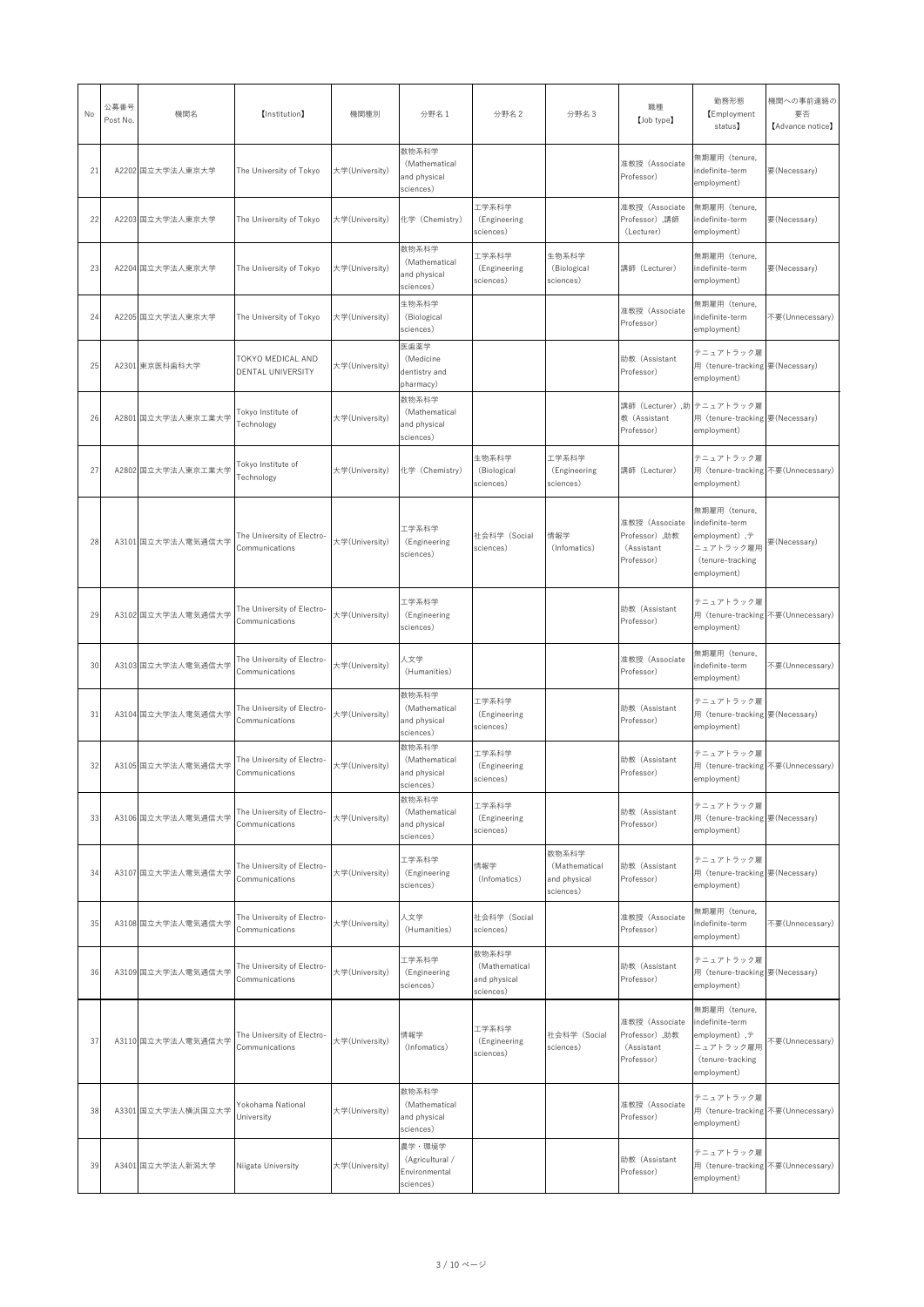| No | 公募番号<br>Post No. | 機関名                                        | 【Institution】                                             | 機関種別           | 分野名1                                                    | 分野名 2                              | 分野名3                                                | 職種<br>[Job type]                                                              | 勤務形態<br><b>[Employment</b><br>status】                                                                         | 機関への事前連絡の<br>要否<br>[Advance notice] |
|----|------------------|--------------------------------------------|-----------------------------------------------------------|----------------|---------------------------------------------------------|------------------------------------|-----------------------------------------------------|-------------------------------------------------------------------------------|---------------------------------------------------------------------------------------------------------------|-------------------------------------|
| 40 | A3501            | 国立大学法人長岡技術科学   Nagaoka University of<br>大学 | Technology                                                | 大学(University) | 工学系科学<br>(Engineering<br>sciences)                      | 情報学<br>(Infomatics)                |                                                     | その他 (Others)                                                                  | テニュアトラック雇<br>用 (tenure-tracking 不要(Unnecessary)<br>employment)                                                |                                     |
| 41 |                  | A3801 国立大学法人金沢大学                           | Kanazawa University                                       | 大学(University) | 人文学<br>(Humanities)                                     |                                    |                                                     | 助教 (Assistant<br>Professor)                                                   | テニュアトラック雇<br>用 (tenure-tracking 不要(Unnecessary)<br>employment)                                                |                                     |
| 42 |                  | A3802 国立大学法人金沢大学                           | Kanazawa University                                       | 大学(University) | 数物系科学<br>(Mathematical<br>and physical<br>sciences)     |                                    |                                                     | 准教授 (Associate<br>Professor), 助教<br>(Assistant<br>Professor)                  | テニュアトラック雇<br>用 (tenure-tracking 不要(Unnecessary)<br>employment)                                                |                                     |
| 43 |                  | A3803 国立大学法人金沢大学                           | Kanazawa University                                       | 大学(University) | 数物系科学<br>(Mathematical<br>and physical<br>sciences)     | 情報学<br>(Infomatics)                |                                                     | 助教 (Assistant<br>Professor)                                                   | テニュアトラック雇<br>用 (tenure-tracking 不要(Unnecessary)<br>employment)                                                |                                     |
| 44 |                  | A3804 国立大学法人金沢大学                           | Kanazawa University                                       | 大学(University) | 情報学<br>(Infomatics)                                     |                                    |                                                     | 准教授 (Associate<br>Professor), 助教<br>(Assistant<br>Professor)                  | テニュアトラック雇<br>用 (tenure-tracking 不要(Unnecessary)<br>employment)                                                |                                     |
| 45 |                  | A3805 国立大学法人金沢大学                           | Kanazawa University                                       | 大学(University) | 工学系科学<br>(Engineering<br>sciences)                      |                                    |                                                     | 助教 (Assistant<br>Professor)                                                   | テニュアトラック雇<br>用 (tenure-tracking 不要(Unnecessary)<br>employment)                                                |                                     |
| 46 |                  | A3806 国立大学法人金沢大学                           | Kanazawa University                                       | 大学(University) | 工学系科学<br>(Engineering<br>sciences)                      |                                    |                                                     | 助教 (Assistant<br>Professor)                                                   | テニュアトラック雇<br>用 (tenure-tracking 不要(Unnecessary)<br>employment)                                                |                                     |
| 47 |                  | A3807 国立大学法人金沢大学                           | Kanazawa University                                       | 大学(University) | 医歯薬学<br>(Medicine<br>dentistry and<br>pharmacy)         |                                    |                                                     | 助教 (Assistant<br>Professor)                                                   | テニュアトラック雇<br>用 (tenure-tracking 不要(Unnecessary)<br>employment)                                                |                                     |
| 48 |                  | A3901 国立大学法人福井大学                           | National University<br>Corporation University of<br>Fukui | 大学(University) | 工学系科学<br>(Engineering<br>sciences)                      |                                    |                                                     | 助教 (Assistant<br>Professor)                                                   | その他任期付<br>(other certain<br>fixed-term<br>employment)                                                         | 不要(Unnecessary)                     |
| 49 |                  | A3902 国立大学法人福井大学                           | National University<br>Corporation University of<br>Fukui | 大学(University) | 化学 (Chemistry)                                          | 工学系科学<br>(Engineering<br>sciences) |                                                     | 助教 (Assistant<br>Professor)                                                   | その他任期付<br>(other certain<br>fixed-term<br>employment)                                                         | 不要(Unnecessary)                     |
| 50 |                  | A4201 国立大学法人岐阜大学                           | <b>GIFU University</b>                                    | 大学(University) | 工学系科学<br>(Engineering<br>sciences)                      |                                    |                                                     | 助教 (Assistant<br>Professor)                                                   | テニュアトラック雇<br>用 (tenure-tracking 不要(Unnecessary)<br>employment)                                                |                                     |
| 51 |                  | A4202 国立大学法人岐阜大学                           | <b>Gifu University</b>                                    | 大学(University) | 化学 (Chemistry)                                          | 工学系科学<br>(Engineering<br>sciences) |                                                     | 助教 (Assistant<br>Professor)                                                   | テニュアトラック雇<br>用 (tenure-tracking 不要(Unnecessary)<br>employment)                                                |                                     |
| 52 |                  | A4401 国立大学法人浜松医科大学                         | Hamamatsu University<br>School of Medicine                | 大学(University) | 医歯薬学<br>(Medicine<br>dentistry and<br>pharmacy)         | 生物系科学<br>(Biological<br>sciences)  |                                                     | その他 (Others)                                                                  | その他任期付<br>(other certain<br>fixed-term<br>employment)                                                         | 不要(Unnecessary)                     |
| 53 |                  | A4501 国立大学法人名古屋大学                          | NAGOYA University                                         | 大学(University) | 農学・環境学<br>(Agricultural /<br>Environmental<br>sciences) | 化学 (Chemistry)                     |                                                     | 助教 (Assistant<br>Professor)                                                   | テニュアトラック雇<br>用 (tenure-tracking 不要(Unnecessary)<br>employment)                                                |                                     |
| 54 |                  | A4502 国立大学法人名古屋大学                          | NAGOYA University                                         | 大学(University) | 工学系科学<br>(Engineering<br>sciences)                      | 情報学<br>(Infomatics)                |                                                     | 准教授 (Associate<br>Professor),講師<br>(Lecturer), 助教<br>(Assistant<br>Professor) | 無期雇用 (tenure,<br>indefinite-term<br>employment), $\bar{\tau}$<br>ニュアトラック雇用<br>(tenure-tracking<br>employment) | 要(Necessary)                        |
| 55 |                  | A4503 国立大学法人名古屋大学                          | Nagoya University                                         | 大学(University) | 農学・環境学<br>(Agricultural /<br>Environmental<br>sciences) | 化学 (Chemistry)                     | 数物系科学<br>(Mathematical<br>and physical<br>sciences) | 助教 (Assistant<br>Professor)                                                   | テニュアトラック雇<br>用 (tenure-tracking 要(Necessary)<br>employment)                                                   |                                     |
| 56 |                  | A4901 国立大学法人三重大学                           | Mie University                                            | 大学(University) | 医歯薬学<br>(Medicine<br>dentistry and<br>pharmacy)         |                                    |                                                     | 助教 (Assistant<br>Professor)                                                   | テニュアトラック雇<br>用 (tenure-tracking 不要(Unnecessary)<br>employment)                                                |                                     |
| 57 |                  | A5201 国立大学法人京都大学                           | Kyoto University                                          | 大学(University) | 医歯薬学<br>(Medicine<br>dentistry and<br>pharmacy)         |                                    |                                                     | その他 (Others)                                                                  | テニュアトラック雇<br>用 (tenure-tracking 不要(Unnecessary)<br>employment)                                                |                                     |
| 58 |                  | A5202 国立大学法人京都大学                           | Kyoto University                                          | 大学(University) | 医歯薬学<br>(Medicine<br>dentistry and<br>pharmacy)         |                                    |                                                     | その他 (Others)                                                                  | テニュアトラック雇<br>用 (tenure-tracking 要(Necessary)<br>employment)                                                   |                                     |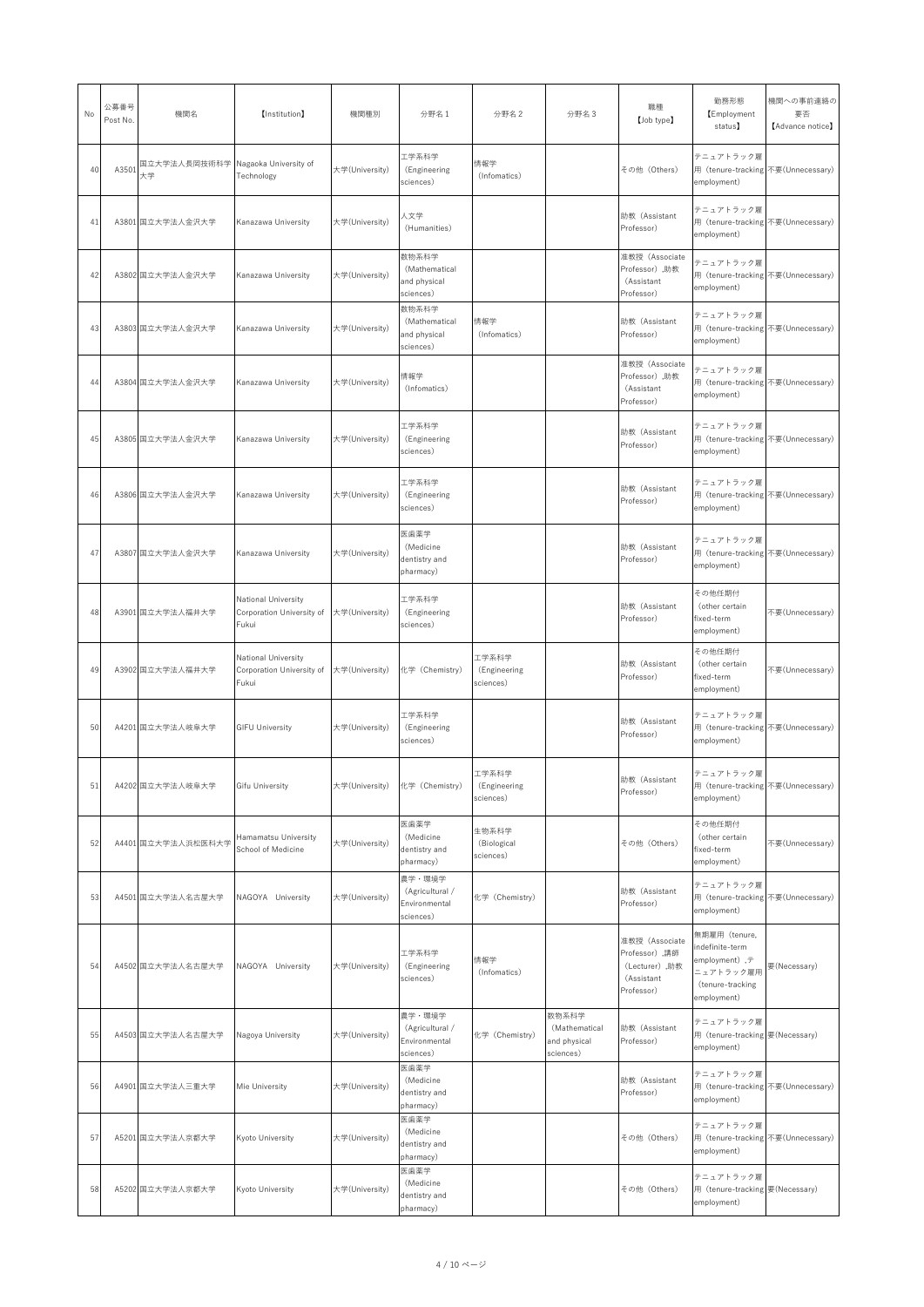| No | 公募番号<br>Post No. | 機関名                                     | 【Institution】             | 機関種別           | 分野名1                                                    | 分野名 2                                                   | 分野名3                      | 職種<br>[Job type]             | 勤務形態<br><b>Employment</b><br>status)                                            | 機関への事前連絡の<br>要否<br>[Advance notice] |
|----|------------------|-----------------------------------------|---------------------------|----------------|---------------------------------------------------------|---------------------------------------------------------|---------------------------|------------------------------|---------------------------------------------------------------------------------|-------------------------------------|
| 59 |                  | A5203 国立大学法人京都大学                        | Kyoto University          | 大学(University) | 工学系科学<br>(Engineering<br>sciences)                      | 社会科学 (Social<br>sciences)                               |                           | その他 (Others)                 | テニュアトラック雇<br>用 (tenure-tracking 要(Necessary)<br>employment)                     |                                     |
| 60 |                  | A5204 国立大学法人京都大学                        | Kyoto University          | 大学(University) | 数物系科学<br>(Mathematical<br>and physical<br>sciences)     | 工学系科学<br>(Engineering<br>sciences)                      | 社会科学 (Social<br>sciences) | その他 (Others)                 | テニュアトラック雇<br>用 (tenure-tracking 要(Necessary)<br>employment)                     |                                     |
| 61 | A5401            | 国立大学法人京都工芸繊維   Kyoto Institute of<br>大学 | Technology                | 大学(University) | 情報学<br>(Infomatics)                                     |                                                         |                           | 教 (Assistant<br>Professor)   | 講師 (Lecturer) ,助 テニュアトラック雇<br>用 (tenure-tracking 不要(Unnecessary)<br>employment) |                                     |
| 62 | A5402            | 国立大学法人京都工芸繊維 Kyoto Institute of<br>大学   | Technology                | 大学(University) | 工学系科学<br>(Engineering<br>sciences)                      |                                                         |                           | 教 (Assistant<br>Professor)   | 講師(Lecturer),助  テニュアトラック雇<br>用 (tenure-tracking 不要(Unnecessary)<br>employment)  |                                     |
| 63 |                  | A5501 国立大学法人大阪大学                        | Osaka University          | 大学(University) | 工学系科学<br>(Engineering<br>sciences)                      |                                                         |                           | 准教授 (Associate<br>Professor) | 無期雇用 (tenure,<br>indefinite-term<br>employment)                                 | 要(Necessary)                        |
| 64 |                  | A5502 国立大学法人大阪大学                        | Osaka University          | 大学(University) | 工学系科学<br>(Engineering<br>sciences)                      |                                                         |                           | 講師 (Lecturer)                | 無期雇用 (tenure,<br>indefinite-term<br>employment)                                 | 要(Necessary)                        |
| 65 |                  | A6301 国立大学法人島根大学                        | <b>Shimane University</b> | 大学(University) | 化学 (Chemistry)                                          |                                                         |                           | 助教 (Assistant<br>Professor)  | テニュアトラック雇<br>用 (tenure-tracking 不要(Unnecessary)<br>employment)                  |                                     |
| 66 |                  | A6302 国立大学法人島根大学                        | <b>Shimane University</b> | 大学(University) | 工学系科学<br>(Engineering<br>sciences)                      |                                                         |                           | 助教 (Assistant<br>Professor)  | テニュアトラック雇<br>用 (tenure-tracking 不要(Unnecessary)<br>employment)                  |                                     |
| 67 |                  | A6303 国立大学法人島根大学                        | <b>Shimane University</b> | 大学(University) | 情報学<br>(Infomatics)                                     |                                                         |                           | 助教 (Assistant<br>Professor)  | テニュアトラック雇<br>用 (tenure-tracking 不要(Unnecessary)<br>employment)                  |                                     |
| 68 |                  | A6401 国立大学法人岡山大学                        | Okayama University        | 大学(University) | 人文学<br>(Humanities)                                     |                                                         |                           | 講師 (Lecturer)                | 無期雇用 (tenure,<br>indefinite-term<br>employment)                                 | 要(Necessary)                        |
| 69 |                  | A6402 国立大学法人岡山大学                        | Okayama University        | 大学(University) | 生物系科学<br>(Biological<br>sciences)                       | 農学・環境学<br>(Agricultural /<br>Environmental<br>sciences) |                           | 准教授 (Associate<br>Professor) | 無期雇用 (tenure,<br>indefinite-term<br>employment)                                 | 要(Necessary)                        |
| 70 |                  | A6403 国立大学法人岡山大学                        | Okayama University        | 大学(University) | 情報学<br>(Infomatics)                                     | 工学系科学<br>(Engineering<br>sciences)                      |                           | 助教 (Assistant<br>Professor)  | テニュアトラック雇<br>用 (tenure-tracking 要(Necessary)<br>employment)                     |                                     |
| 71 |                  | A6404 国立大学法人岡山大学                        | Okayama University        | 大学(University) | 農学・環境学<br>(Agricultural /<br>Environmental<br>sciences) |                                                         |                           | 助教 (Assistant<br>Professor)  | テニュアトラック雇<br>用 (tenure-tracking 要(Necessary)<br>employment)                     |                                     |
| 72 |                  | A6405 国立大学法人岡山大学                        | Okayama University        | 大学(University) | 数物系科学<br>(Mathematical<br>and physical<br>sciences)     |                                                         |                           | 准教授 (Associate<br>Professor) | 無期雇用 (tenure,<br>indefinite-term<br>employment)                                 | 要(Necessary)                        |
| 73 |                  | A6501 国立大学法人広島大学                        | Hiroshima University      | 大学(University) | 工学系科学<br>(Engineering<br>sciences)                      | 化学 (Chemistry)                                          |                           | 助教 (Assistant<br>Professor)  | テニュアトラック雇<br>用 (tenure-tracking 要(Necessary)<br>employment)                     |                                     |
| 74 |                  | A6502 国立大学法人広島大学                        | Hiroshima University      | 大学(University) | 医歯薬学<br>(Medicine<br>dentistry and<br>pharmacy)         |                                                         |                           | 助教 (Assistant<br>Professor)  | テニュアトラック雇<br>用 (tenure-tracking 不要(Unnecessary)<br>employment)                  |                                     |
| 75 |                  | A7301 国立大学法人九州大学                        | Kyushu University         | 大学(University) | 人文学<br>(Humanities)                                     |                                                         |                           | 助教 (Assistant<br>Professor)  | テニュアトラック雇<br>用 (tenure-tracking 要(Necessary)<br>employment)                     |                                     |
| 76 |                  | A7302 国立大学法人九州大学                        | Kyushu University         | 大学(University) | 分野を指定しない<br>(Not specified)                             |                                                         |                           | 助教 (Assistant<br>Professor)  | テニュアトラック雇<br>用 (tenure-tracking 要(Necessary)<br>employment)                     |                                     |
| 77 |                  | A7303 国立大学法人九州大学                        | Kyushu University         | 大学(University) | 分野を指定しない<br>(Not specified)                             |                                                         |                           | 助教 (Assistant<br>Professor)  | テニュアトラック雇<br>用 (tenure-tracking 要(Necessary)<br>employment)                     |                                     |
| 78 |                  | A7304 国立大学法人九州大学                        | Kyushu University         | 大学(University) | 化学 (Chemistry)                                          |                                                         |                           | 准教授 (Associate<br>Professor) | テニュアトラック雇<br>用 (tenure-tracking 不要(Unnecessary)<br>employment)                  |                                     |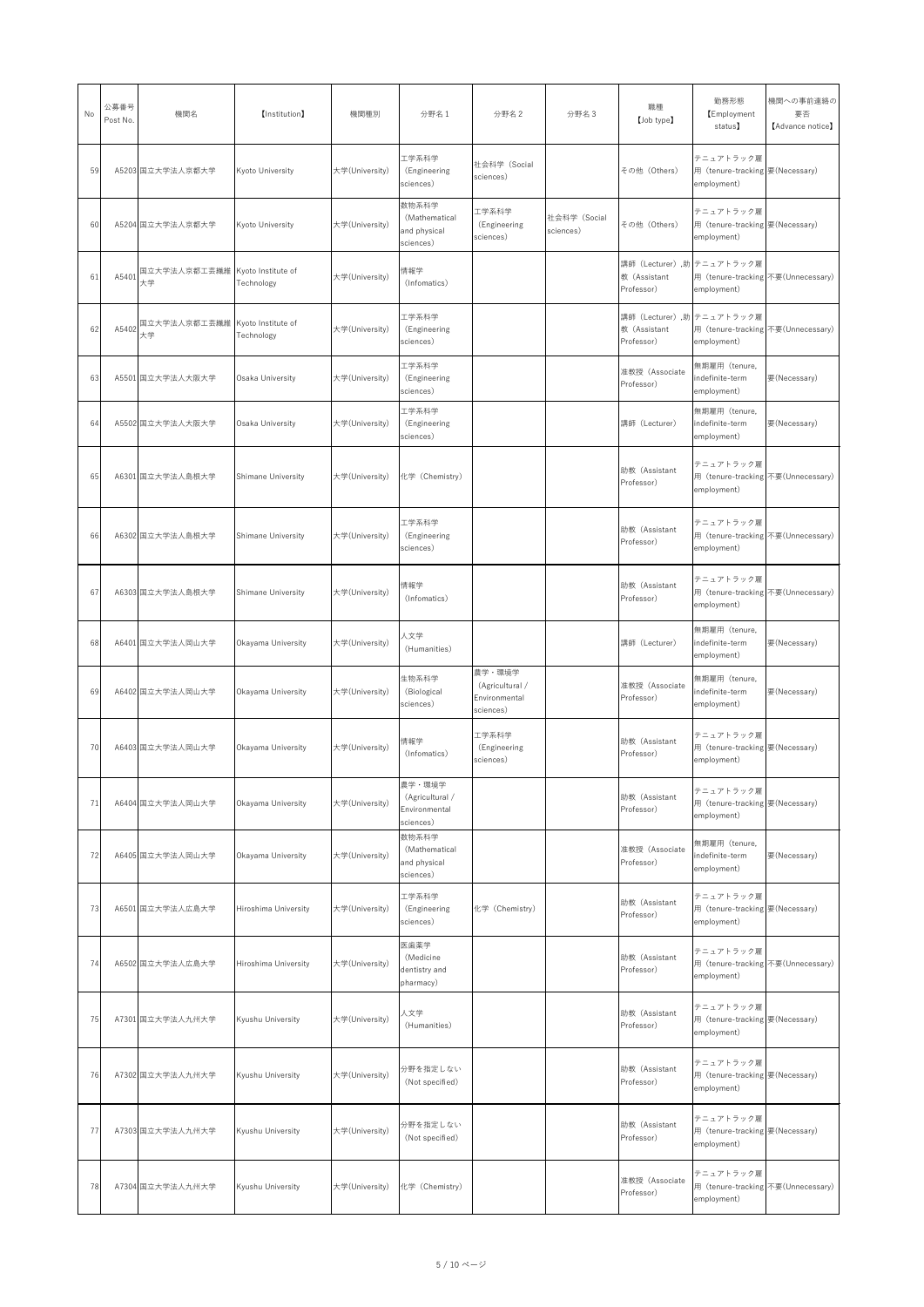| No | 公募番号<br>Post No. | 機関名                                                 | 【Institution】                                                          | 機関種別           | 分野名 1                                                   | 分野名 2                              | 分野名3                                                    | 職種<br>[Job type]                                                              | 勤務形態<br><b>Employment</b><br>status】                                                                    | 機関への事前連絡の<br>要否<br>[Advance notice] |
|----|------------------|-----------------------------------------------------|------------------------------------------------------------------------|----------------|---------------------------------------------------------|------------------------------------|---------------------------------------------------------|-------------------------------------------------------------------------------|---------------------------------------------------------------------------------------------------------|-------------------------------------|
| 79 |                  | A7401 国立大学法人九州工業大学                                  | kyushu Institute of<br>Technology                                      | 大学(University) | 情報学<br>(Infomatics)                                     |                                    |                                                         | 准教授 (Associate<br>Professor), 助教<br>(Assistant<br>Professor)                  | テニュアトラック雇<br>用 (tenure-tracking 要(Necessary)<br>employment)                                             |                                     |
| 80 |                  | A7402 国立大学法人九州工業大学                                  | kyushu Institute of<br>Technology                                      | 大学(University) | 工学系科学<br>(Engineering<br>sciences)                      |                                    |                                                         | 准教授 (Associate<br>Professor),助教<br>(Assistant<br>Professor)                   | テニュアトラック雇<br>用 (tenure-tracking 不要(Unnecessary)<br>employment)                                          |                                     |
| 81 |                  | A7501 国立大学法人佐賀大学                                    | Saga University                                                        | 大学(University) | 生物系科学<br>(Biological<br>sciences)                       | 工学系科学<br>(Engineering<br>sciences) | 医歯薬学<br>(Medicine<br>dentistry and<br>pharmacy)         | 助教 (Assistant<br>Professor)                                                   | テニュアトラック雇<br>用 (tenure-tracking 不要(Unnecessary)<br>employment)                                          |                                     |
| 82 |                  | A7502 国立大学法人佐賀大学                                    | Saga University                                                        | 大学(University) | 農学・環境学<br>(Agricultural /<br>Environmental<br>sciences) |                                    |                                                         | 准教授 (Associate<br>Professor),講師<br>(Lecturer), 助教<br>(Assistant<br>Professor) | テニュアトラック雇<br>用 (tenure-tracking 不要(Unnecessary)<br>employment)                                          |                                     |
| 83 |                  | A7503 国立大学法人佐賀大学                                    | Saga University                                                        | 大学(University) | 農学・環境学<br>(Agricultural /<br>Environmental<br>sciences) |                                    |                                                         | 准教授 (Associate<br>Professor),講師<br>(Lecturer), 助教<br>(Assistant<br>Professor) | テニュアトラック雇<br>用 (tenure-tracking 不要(Unnecessary)<br>employment)                                          |                                     |
| 84 |                  | A7701 国立大学法人熊本大学                                    | <b>Kumamoto University</b>                                             | 大学(University) | 医歯薬学<br>(Medicine<br>dentistry and<br>pharmacy)         |                                    |                                                         | 准教授 (Associate<br>Professor)                                                  | テニュアトラック雇<br>用 (tenure-tracking 要(Necessary)<br>employment)                                             |                                     |
| 85 |                  | A7702 国立大学法人熊本大学                                    | <b>Kumamoto University</b>                                             | 大学(University) | 工学系科学<br>(Engineering<br>sciences)                      |                                    |                                                         | 助教 (Assistant<br>Professor)                                                   | テニュアトラック雇<br>用 (tenure-tracking 不要(Unnecessary)<br>employment)                                          |                                     |
| 86 |                  | A7901 国立大学法人宮崎大学                                    | University of Miyazaki                                                 | 大学(University) | 農学·環境学<br>(Agricultural /<br>Environmental<br>sciences) | 化学 (Chemistry)                     | 情報学<br>(Infomatics)                                     | 助教 (Assistant<br>Professor)                                                   | テニュアトラック雇<br>用 (tenure-tracking 不要(Unnecessary)<br>employment)                                          |                                     |
| 87 |                  | A7902 国立大学法人宮崎大学                                    | University of Miyazaki                                                 | 大学(University) | 農学·環境学<br>(Agricultural /<br>Environmental<br>sciences) |                                    |                                                         | 准教授 (Associate<br>Professor), 助教<br>(Assistant<br>Professor)                  | テニュアトラック雇<br>用 (tenure-tracking 不要(Unnecessary)<br>employment)                                          |                                     |
| 88 |                  | A8001 国立大学法人鹿児島大学                                   | Kagoshima University                                                   | 大学(University) | 医歯薬学<br>(Medicine<br>dentistry and<br>pharmacy)         |                                    |                                                         | 助教 (Assistant<br>Professor)                                                   | テニュアトラック雇<br>用 (tenure-tracking 不要(Unnecessary)<br>employment)                                          |                                     |
| 89 |                  | A8002 国立大学法人鹿児島大学                                   | Kagoshima University                                                   | 大学(University) | 医歯薬学<br>(Medicine<br>dentistry and<br>pharmacy)         |                                    |                                                         | 助教 (Assistant<br>Professor)                                                   | テニュアトラック雇<br>用 (tenure-tracking 不要(Unnecessary)<br>employment)                                          |                                     |
| 90 |                  | A8003 国立大学法人鹿児島大学                                   | Kagoshima University                                                   | 大学(University) | 医歯薬学<br>(Medicine<br>dentistry and<br>pharmacy)         |                                    |                                                         | 助教 (Assistant<br>Professor)                                                   | テニュアトラック雇<br>用 (tenure-tracking 不要(Unnecessary)<br>employment)                                          |                                     |
| 91 | A8601            | 国立大学法人奈良先端科学   Nara Institute of Science<br>技術大学院大学 | and Technology                                                         | 大学(University) | 工学系科学<br>(Engineering<br>sciences)                      | 情報学<br>(Infomatics)                |                                                         | その他 (Others)                                                                  | テニュアトラック雇<br>用 (tenure-tracking 不要(Unnecessary)<br>employment)                                          |                                     |
| 92 |                  | B0101 公立大学法人福岡女子大学                                  | Fukuoka Women's<br>University                                          | 大学(University) | 社会科学 (Social<br>sciences)                               | 人文学<br>(Humanities)                | 分野を指定しない<br>(Not specified)                             | 准教授 (Associate<br>Professor) ,講師<br>(Lecturer)                                | テニュアトラック雇<br>用 (tenure-tracking 不要(Unnecessary)<br>employment)                                          |                                     |
| 93 |                  | B0102 公立大学法人福岡女子大学                                  | Fukuoka Women's<br>University                                          | 大学(University) | 社会科学 (Social<br>sciences)                               | 人文学<br>(Humanities)                | 農学・環境学<br>(Agricultural /<br>Environmental<br>sciences) | 准教授 (Associate<br>Professor) ,講師<br>(Lecturer)                                | テニュアトラック雇<br>用 (tenure-tracking 不要(Unnecessary)<br>employment)                                          |                                     |
| 94 |                  | B0201 公立大学法人大阪府立大学                                  | Graduate School of<br>Humanities and<br>Sustainable System<br>Sciences | 大学(University) | 農学·環境学<br>(Agricultural /<br>Environmental<br>sciences) | 化学 (Chemistry)                     |                                                         | 教 (Assistant<br>Professor)                                                    | 講師 (Lecturer) ,助 テニュアトラック雇<br>用 (tenure-tracking 要(Necessary)<br>employment)                            |                                     |
| 95 |                  | B0202 公立大学法人大阪府立大学 University Public                | Osaka Prefecture<br>Corporation                                        | 大学(University) | 農学·環境学<br>(Agricultural /<br>Environmental<br>sciences) |                                    |                                                         | 助教 (Assistant<br>Professor)                                                   | テニュアトラック雇<br>用 (tenure-tracking 要(Necessary)<br>employment)                                             |                                     |
| 96 |                  | B0301 公立大学法人首都大学東京                                  | Tokyo Metropolitan<br>University                                       | 大学(University) | 工学系科学<br>(Engineering<br>sciences)                      |                                    |                                                         | 助教 (Assistant<br>Professor)                                                   | テニュアトラック雇<br>用 (tenure-tracking 不要(Unnecessary)<br>employment)                                          |                                     |
| 97 |                  | C0101 東海大学                                          | <b>Tokai University</b>                                                | 大学(University) | 医歯薬学<br>(Medicine<br>dentistry and<br>pharmacy)         |                                    |                                                         | 教 (Assistant<br>Professor)                                                    | 講師 (Lecturer) ,助 テニュアトラック雇<br>用 $(tenure-tracking]$ $\overline{\mathcal{F}}$ (Necessary)<br>employment) |                                     |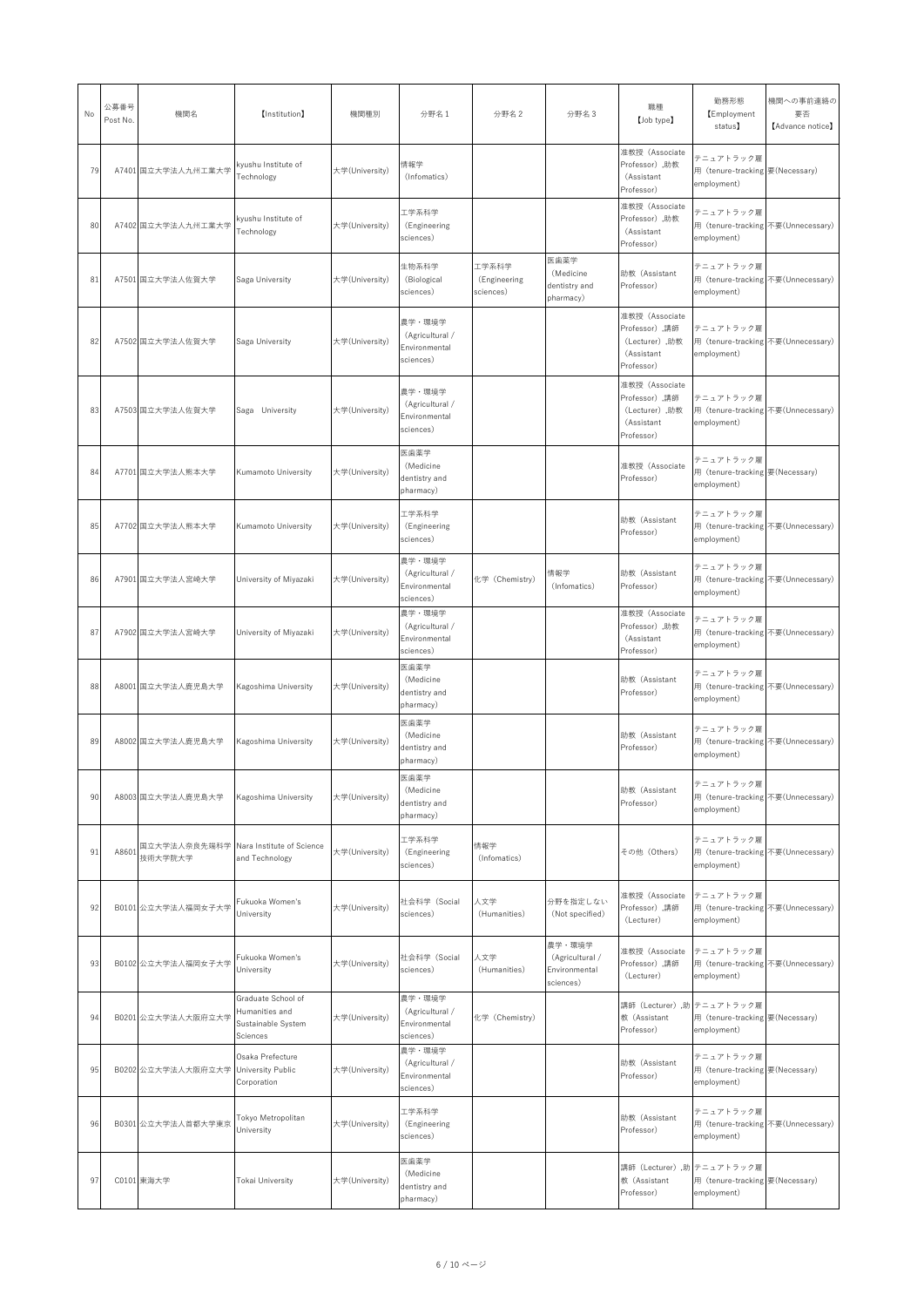| No  | 公募番号<br>Post No. | 機関名                                               | 【Institution】            | 機関種別                                                            | 分野名 1                                               | 分野名 2                                               | 分野名3                                                | 職種<br>[Job type]                              | 勤務形態<br><b>Employment</b><br>status】                           | 機関への事前連絡の<br>要否<br>[Advance notice] |
|-----|------------------|---------------------------------------------------|--------------------------|-----------------------------------------------------------------|-----------------------------------------------------|-----------------------------------------------------|-----------------------------------------------------|-----------------------------------------------|----------------------------------------------------------------|-------------------------------------|
| 98  |                  | C0102 東海大学                                        | Tokai University         | 大学(University)                                                  | 情報学<br>(Infomatics)                                 |                                                     |                                                     | 准教授 (Associate<br>Professor),講師<br>(Lecturer) | テニュアトラック雇<br>用 (tenure-tracking 要(Necessary)<br>employment)    |                                     |
| 99  |                  | C0103 東海大学                                        | Tokai University         | 大学(University)                                                  | 工学系科学<br>(Engineering<br>sciences)                  |                                                     |                                                     | 講師 (Lecturer)                                 | テニュアトラック雇<br>用 (tenure-tracking 要(Necessary)<br>employment)    |                                     |
| 100 | E0101            | 国立研究開発法人日本原子 Japan Atomic Energy<br>力研究開発機構       | Agency (JAEA)            | 国立研究開発法人<br>(National<br>Research and<br>Development<br>Agency) | 工学系科学<br>(Engineering<br>sciences)                  | 数物系科学<br>(Mathematical<br>and physical<br>sciences) | 化学 (Chemistry)                                      | その他 (Others)                                  | テニュアトラック雇<br>用 (tenure-tracking 不要(Unnecessary)<br>employment) |                                     |
| 101 | E0102            | 国立研究開発法人日本原子 Japan Atomic Energy<br>力研究開発機構       | Agency (JAEA)            | 国立研究開発法人<br>(National<br>Research and<br>Development<br>Agency) | 工学系科学<br>(Engineering<br>sciences)                  | 化学 (Chemistry)                                      | 数物系科学<br>(Mathematical<br>and physical<br>sciences) | その他 (Others)                                  | テニュアトラック雇<br>用 (tenure-tracking 不要(Unnecessary)<br>employment) |                                     |
| 102 |                  | E0103 国立研究開発法人日本原子 Japan Atomic Energy<br>力研究開発機構 | Agency (JAEA)            | 国立研究開発法人<br>(National<br>Research and<br>Development<br>Agency) | 数物系科学<br>(Mathematical<br>and physical<br>sciences) | 化学 (Chemistry)                                      | 工学系科学<br>(Engineering<br>sciences)                  | その他 (Others)                                  | テニュアトラック雇<br>用 (tenure-tracking 不要(Unnecessary)<br>employment) |                                     |
| 103 | E0104            | 国立研究開発法人日本原子 Japan Atomic Energy<br>力研究開発機構       | Agency (JAEA)            | 国立研究開発法人<br>(National<br>Research and<br>Development<br>Agency) | 工学系科学<br>(Engineering<br>sciences)                  | 化学 (Chemistry)                                      | 数物系科学<br>(Mathematical<br>and physical<br>sciences) | その他 (Others)                                  | テニュアトラック雇<br>用 (tenure-tracking 不要(Unnecessary)<br>employment) |                                     |
| 104 | E0201            | 国立研究開発法人物質・材 National Institute for<br>料研究機構      | Materials Science (NIMS) | 国立研究開発法人<br>(National<br>Research and<br>Development<br>Agency) | 工学系科学<br>(Engineering<br>sciences)                  | 化学 (Chemistry)                                      |                                                     | その他 (Others)                                  | 無期雇用 (tenure,<br>indefinite-term<br>employment)                | 不要(Unnecessary)                     |
| 105 | E0202            | 国立研究開発法人物質・材   National Institute for<br>料研究機構    | Materials Science (NIMS) | 国立研究開発法人<br>(National<br>Research and<br>Development<br>Agency) | 工学系科学<br>(Engineering<br>sciences)                  | 数物系科学<br>(Mathematical<br>and physical<br>sciences) |                                                     | その他 (Others)                                  | 無期雇用 (tenure,<br>indefinite-term<br>employment)                | 不要(Unnecessary)                     |
| 106 | E0203            | 国立研究開発法人物質・材 National Institute for<br>料研究機構      | Materials Science (NIMS) | 国立研究開発法人<br>(National<br>Research and<br>Development<br>Agency) | 化学 (Chemistry)                                      | 工学系科学<br>(Engineering<br>sciences)                  |                                                     | その他 (Others)                                  | 無期雇用 (tenure,<br>indefinite-term<br>employment)                | 不要(Unnecessary)                     |
| 107 | E0204            | 国立研究開発法人物質 · 材 National Institute for<br>料研究機構    | Materials Science (NIMS) | 国立研究開発法人<br>(National<br>Research and<br>Development<br>Agency) | 情報学<br>(Infomatics)                                 | 工学系科学<br>(Engineering<br>sciences)                  | 化学 (Chemistry)                                      | その他 (Others)                                  | 無期雇用 (tenure,<br>indefinite-term<br>employment)                | 不要(Unnecessary)                     |
| 108 | E0205            | 国立研究開発法人物質・材   National Institute for<br>料研究機構    | Materials Science (NIMS) | 国立研究開発法人<br>(National<br>Research and<br>Development<br>Agency) | 工学系科学<br>(Engineering<br>sciences)                  | 化学 (Chemistry)                                      |                                                     | その他 (Others)                                  | 無期雇用 (tenure,<br>indefinite-term<br>employment)                | 不要(Unnecessary)                     |
| 109 | E0206            | 国立研究開発法人物質・材 National Institute for<br>料研究機構      | Materials Science (NIMS) | 国立研究開発法人<br>(National<br>Research and<br>Development<br>Agency) | 工学系科学<br>(Engineering<br>sciences)                  | 化学 (Chemistry)                                      |                                                     | その他 (Others)                                  | 無期雇用 (tenure,<br>indefinite-term<br>employment)                | 不要(Unnecessary)                     |
| 110 | E0207            | 国立研究開発法人物質・材   National Institute for<br>料研究機構    | Materials Science (NIMS) | 国立研究開発法人<br>(National<br>Research and<br>Development<br>Agency) | 数物系科学<br>(Mathematical<br>and physical<br>sciences) | 情報学<br>(Infomatics)                                 | 工学系科学<br>(Engineering<br>sciences)                  | その他 (Others)                                  | 無期雇用 (tenure,<br>indefinite-term<br>employment)                | 不要(Unnecessary)                     |
| 111 | E0208            | 国立研究開発法人物質 · 材 National Institute for<br>料研究機構    | Materials Science (NIMS) | 国立研究開発法人<br>(National<br>Research and<br>Development<br>Agency) | 化学 (Chemistry)                                      | 工学系科学<br>(Engineering<br>sciences)                  | 数物系科学<br>(Mathematical<br>and physical<br>sciences) | その他 (Others)                                  | 無期雇用 (tenure,<br>indefinite-term<br>employment)                | 不要(Unnecessary)                     |
| 112 |                  | 国立研究開発法人物質・材 National Institute for               | Materials Science (NIMS) | 国立研究開発法人<br>(National<br>Research and<br>Development<br>Agency) | 工学系科学<br>(Engineering<br>sciences)                  | 数物系科学<br>(Mathematical<br>and physical<br>sciences) | 化学 (Chemistry)                                      | その他 (Others)                                  | 無期雇用 (tenure,<br>indefinite-term<br>employment)                | 不要(Unnecessary)                     |
| 113 | E0210            | 国立研究開発法人物質・材   National Institute for<br>料研究機構    | Materials Science (NIMS) | 国立研究開発法人<br>(National<br>Research and<br>Development<br>Agency) | 工学系科学<br>(Engineering<br>sciences)                  | 数物系科学<br>(Mathematical<br>and physical<br>sciences) | 化学 (Chemistry)                                      | その他 (Others)                                  | 無期雇用 (tenure,<br>indefinite-term<br>employment)                | 不要(Unnecessary)                     |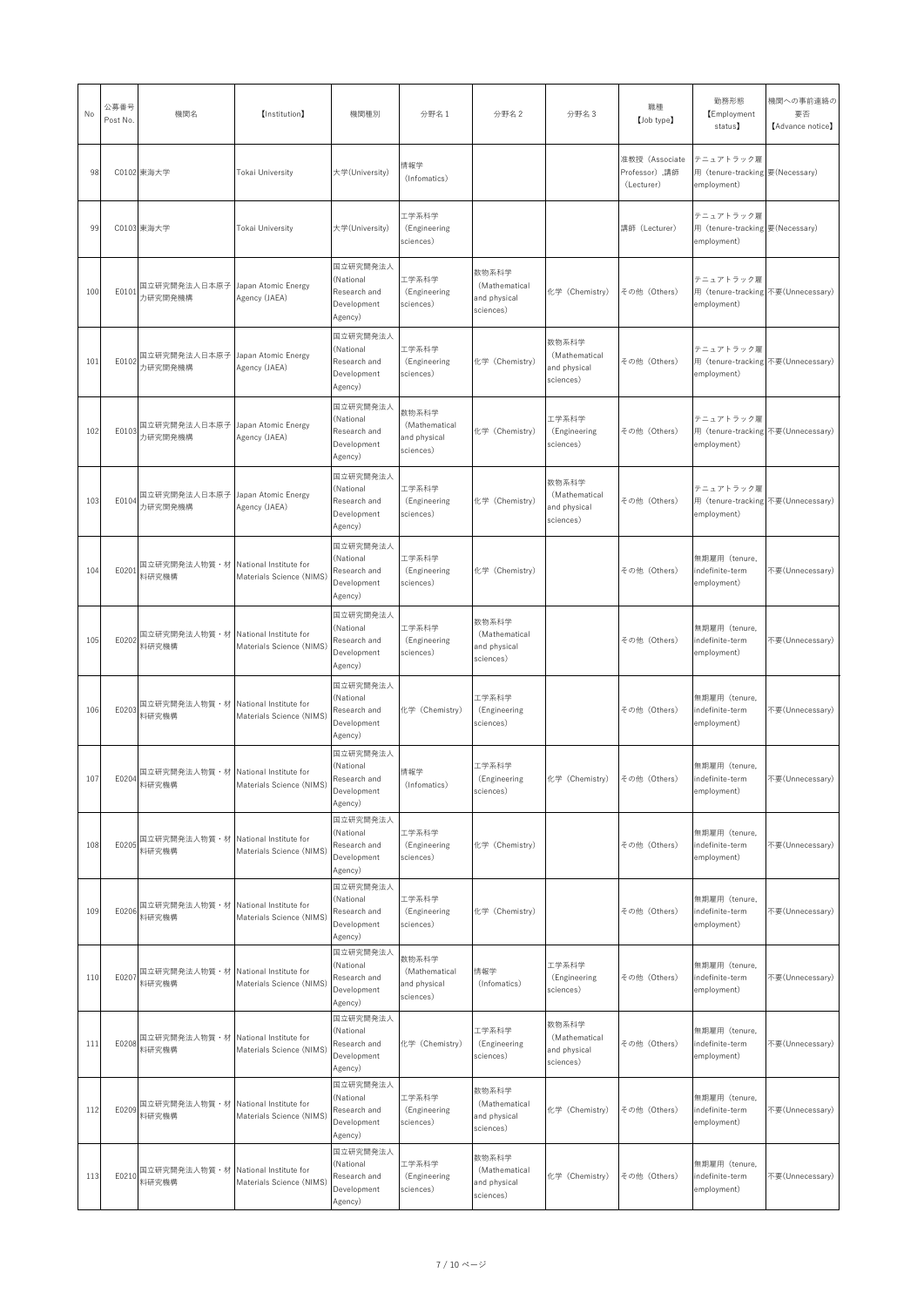| No  | 公募番号<br>Post No. | 機関名                                       | 【Institution】                                                                    | 機関種別                                                            | 分野名 1                                                   | 分野名 2                                                   | 分野名3                                            | 職種<br>[Job type]                                                            | 勤務形態<br><b>[Employment</b><br>status)                                                                         | 機関への事前連絡の<br>要否<br>[Advance notice] |
|-----|------------------|-------------------------------------------|----------------------------------------------------------------------------------|-----------------------------------------------------------------|---------------------------------------------------------|---------------------------------------------------------|-------------------------------------------------|-----------------------------------------------------------------------------|---------------------------------------------------------------------------------------------------------------|-------------------------------------|
| 114 | E0301            | 国立研究開発法人理化学研<br>究所                        | <b>RIKEN</b>                                                                     | 国立研究開発法人<br>(National<br>Research and<br>Development<br>Agency) | 化学 (Chemistry)                                          | 工学系科学<br>(Engineering<br>sciences)                      |                                                 | その他 (Others)                                                                | その他任期付<br>(other certain<br>fixed-term<br>employment)                                                         | 要(Necessary)                        |
| 115 | E0302            | 国立研究開発法人理化学研<br>究所                        | <b>RIKEN</b>                                                                     | 国立研究開発法人<br>(National<br>Research and<br>Development<br>Agency) | 数物系科学<br>(Mathematical<br>and physical<br>sciences)     | 情報学<br>(Infomatics)                                     |                                                 | その他 (Others)                                                                | その他任期付<br>(other certain<br>fixed-term<br>employment)                                                         | 要(Necessary)                        |
| 116 | E0303            | 国立研究開発法人理化学研<br>究所                        | <b>RIKEN</b>                                                                     | 国立研究開発法人<br>(National<br>Research and<br>Development<br>Agency) | 情報学<br>(Infomatics)                                     | 数物系科学<br>(Mathematical<br>and physical<br>sciences)     |                                                 | その他 (Others)                                                                | その他任期付<br>(other certain<br>fixed-term<br>employment)                                                         | 要(Necessary)                        |
| 117 | E0401            | 国立研究開発法人宇宙航空 Japan Aerospace<br>研究開発機構    | <b>Exploration Agency</b>                                                        | 国立研究開発法人<br>(National<br>Research and<br>Development<br>Agency) | 数物系科学<br>(Mathematical<br>and physical<br>sciences)     |                                                         |                                                 | 助教 (Assistant<br>Professor)                                                 | 無期雇用 (tenure,<br>indefinite-term<br>employment)                                                               | 要(Necessary)                        |
| 118 | E0402            | 国立研究開発法人宇宙航空<br>研究開発機構                    | Japan Aerospace<br><b>Exploration Agency</b>                                     | 国立研究開発法人<br>(National<br>Research and<br>Development<br>Agency) | 工学系科学<br>(Engineering<br>sciences)                      |                                                         |                                                 | 助教 (Assistant<br>Professor)                                                 | テニュアトラック雇<br>用 (tenure-tracking 要 (Necessary)<br>employment)                                                  |                                     |
| 119 | E0403            | 国立研究開発法人宇宙航空 Japan Aerospace<br>研究開発機構    | <b>Exploration Agency</b>                                                        | 国立研究開発法人<br>(National<br>Research and<br>Development<br>Agency) | 数物系科学<br>(Mathematical<br>and physical<br>sciences)     |                                                         |                                                 | 助教 (Assistant<br>Professor)                                                 | テニュアトラック雇<br>用 (tenure-tracking 不要(Unnecessary)<br>employment)                                                |                                     |
| 120 | E0404            | 国立研究開発法人宇宙航空 Japan Aerospace<br>研究開発機構    | <b>Exploration Agency</b>                                                        | 国立研究開発法人<br>(National<br>Research and<br>Development<br>Agency) | 数物系科学<br>(Mathematical<br>and physical<br>sciences)     |                                                         |                                                 | 助教 (Assistant<br>Professor)                                                 | テニュアトラック雇<br>用 (tenure-tracking 要 (Necessary)<br>employment)                                                  |                                     |
| 121 | E0501            | 国立研究開発法人産業技術 Advanced Industrial<br>総合研究所 | National Institute of<br>Science and Technology<br>(AIST)                        | 国立研究開発法人<br>(National<br>Research and<br>Development<br>Agency) | 化学 (Chemistry)                                          | 工学系科学<br>(Engineering<br>sciences)                      |                                                 | その他 (Others)                                                                | 無期雇用 (tenure,<br>indefinite-term<br>employment), $\bar{\tau}$<br>ニュアトラック雇用<br>(tenure-tracking<br>employment) | 不要(Unnecessary)                     |
| 122 | E0502            | 国立研究開発法人産業技術 Advanced Industrial<br>総合研究所 | National Institute of<br>Science and Technology<br>(AIST)                        | 国立研究開発法人<br>(National<br>Research and<br>Development<br>Agency) | 工学系科学<br>(Engineering<br>sciences)                      | 化学 (Chemistry)                                          |                                                 | その他 (Others)                                                                | 無期雇用 (tenure,<br>indefinite-term<br>employment), $\bar{\tau}$<br>ニュアトラック雇用<br>(tenure-tracking<br>employment) | 不要(Unnecessary)                     |
| 123 | E0503            | 国立研究開発法人産業技術 Advanced Industrial<br>総合研究所 | National Institute of<br>Science and Technology<br>(AIST)                        | 国立研究開発法人<br>(National<br>Research and<br>Development<br>Agency) | 工学系科学<br>(Engineering<br>sciences)                      |                                                         |                                                 | その他 (Others)                                                                | 無期雇用 (tenure,<br>indefinite-term<br>employment), $\bar{\tau}$<br>ニュアトラック雇用<br>(tenure-tracking<br>employment) | 不要(Unnecessary)                     |
| 124 | E0504            | 国立研究開発法人産業技術 Advanced Industrial<br>総合研究所 | National Institute of<br>Science and Technology<br>(AIST)                        | 国立研究開発法人<br>(National<br>Research and<br>Development<br>Agency) | 工学系科学<br>(Engineering<br>sciences)                      |                                                         |                                                 | その他 (Others)                                                                | 無期雇用 (tenure,<br>indefinite-term<br>employment), $\bar{\tau}$<br>ニュアトラック雇用<br>(tenure-tracking<br>employment) | 不要(Unnecessary)                     |
| 125 | E0505            | 国立研究開発法人産業技術<br>総合研究所                     | National Institute of<br>Advanced Industrial<br>Science and Technology<br>(AIST) | 国立研究開発法人<br>(National<br>Research and<br>Development<br>Agency) | 生物系科学<br>(Biological<br>sciences)                       | 工学系科学<br>(Engineering<br>sciences)                      | 医歯薬学<br>(Medicine<br>dentistry and<br>pharmacy) | その他 (Others)                                                                | 無期雇用 (tenure,<br>indefinite-term<br>employment), $\bar{\tau}$<br>ニュアトラック雇用<br>(tenure-tracking<br>employment) | 不要(Unnecessary)                     |
| 126 |                  | F0101 株式会社ユーグレナ                           | euglena Co., Ltd                                                                 | 企業(Company)                                                     | 農学・環境学<br>(Agricultural /<br>Environmental<br>sciences) | 生物系科学<br>(Biological<br>sciences)                       | 化学 (Chemistry)                                  | 主任研究員 (Senior<br>researcher)                                                | 無期雇用 (tenure,<br>indefinite-term<br>employment)                                                               | 不要(Unnecessary)                     |
| 127 |                  | F0201 パナソニック株式会社                          | Panasonic Corporation                                                            | 企業(Company)                                                     | 化学 (Chemistry)                                          | 分野を指定しない<br>(Not specified)                             |                                                 | 主任研究員 (Senior 無期雇用 (tenure,<br>researcher), その他 indefinite-term<br>(Others) | employment)                                                                                                   | 不要(Unnecessary)                     |
| 128 |                  | F0202 パナソニック株式会社                          | Panasonic Corporation                                                            | 企業(Company)                                                     | 生物系科学<br>(Biological<br>sciences)                       | 農学·環境学<br>(Agricultural /<br>Environmental<br>sciences) | 情報学<br>(Infomatics)                             | 主任研究員 (Senior 無期雇用 (tenure,<br>researcher) ,その他 indefinite-term<br>(Others) | employment)                                                                                                   | 不要(Unnecessary)                     |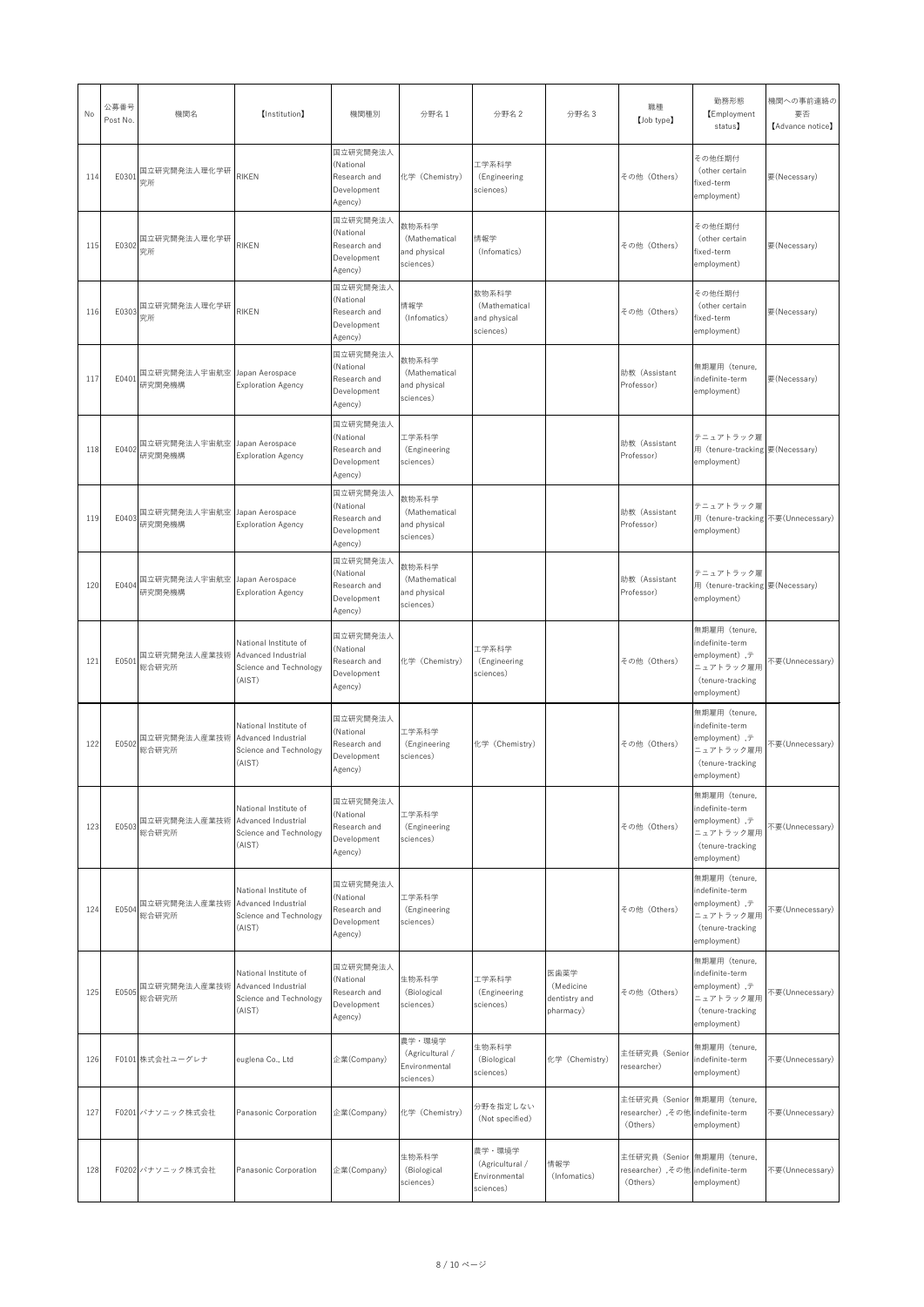| No  | 公募番号<br>Post No. | 機関名                                              | 【Institution】                         | 機関種別        | 分野名1                               | 分野名 2                                                   | 分野名3           | 職種<br>[Job type]                                                            | 勤務形態<br><b>Employment</b><br>status)                                                                    | 機関への事前連絡の<br>要否<br>[Advance notice] |
|-----|------------------|--------------------------------------------------|---------------------------------------|-------------|------------------------------------|---------------------------------------------------------|----------------|-----------------------------------------------------------------------------|---------------------------------------------------------------------------------------------------------|-------------------------------------|
| 129 |                  | F0203 パナソニック株式会社                                 | Panasonic Corporation                 | 企業(Company) | 化学 (Chemistry)                     | 分野を指定しない<br>(Not specified)                             |                | 主任研究員 (Senior 無期雇用 (tenure,<br>researcher) ,その他 indefinite-term<br>(Others) | employment)                                                                                             | 不要(Unnecessary)                     |
| 130 |                  | F0204 パナソニック株式会社                                 | Panasonic Corporation                 | 企業(Company) | 化学 (Chemistry)                     | 分野を指定しない<br>(Not specified)                             |                | 主任研究員 (Senior<br>researcher)                                                | 無期雇用 (tenure,<br>indefinite-term<br>employment)                                                         | 不要(Unnecessary)                     |
| 131 |                  | F0205 パナソニック株式会社                                 | Panasonic Corporation                 | 企業(Company) | 化学 (Chemistry)                     | 分野を指定しない<br>(Not specified)                             |                | 主任研究員 (Senior 無期雇用 (tenure,<br>researcher) ,その他 indefinite-term<br>(Others) | employment)                                                                                             | 不要(Unnecessary)                     |
| 132 | F0301            | 株式会社オンチップ・バイ On-chip Biotechnologies<br>オテクノロジーズ | Co., Ltd.                             | 企業(Company) | 工学系科学<br>(Engineering<br>sciences) | 生物系科学<br>(Biological<br>sciences)                       |                | 主任研究員 (Senior<br>researcher)                                                | その他任期付<br>(other certain<br>fixed-term<br>employment)                                                   | 不要(Unnecessary)                     |
| 133 | F0302            | 株式会社オンチップ・バイ On-chip Biotechnologies<br>オテクノロジーズ | Co., Ltd.                             | 企業(Company) | 生物系科学<br>(Biological<br>sciences)  | 医歯薬学<br>(Medicine<br>dentistry and<br>pharmacy)         |                | 主任研究員 (Senior<br>researcher)                                                | その他任期付<br>(other certain<br>fixed-term<br>employment)                                                   | 不要(Unnecessary)                     |
| 134 | F0303            | 株式会社オンチップ・バイ On-chip Biotechnologies<br>オテクノロジーズ | Co., Ltd                              | 企業(Company) | 化学 (Chemistry)                     | 生物系科学<br>(Biological<br>sciences)                       |                | 主任研究員 (Senior<br>researcher)                                                | その他任期付<br>(other certain<br>fixed-term<br>employment)                                                   | 不要(Unnecessary)                     |
| 135 | F0304            | 株式会社オンチップ・バイ On-chip Biotechnologies<br>オテクノロジーズ | Co., Ltd.                             | 企業(Company) | 生物系科学<br>(Biological<br>sciences)  | 農学·環境学<br>(Agricultural /<br>Environmental<br>sciences) |                | 主任研究員 (Senior<br>researcher)                                                | その他任期付<br>(other certain<br>fixed-term<br>employment)                                                   | 不要(Unnecessary)                     |
| 136 | F0305            | 株式会社オンチップ・バイ On-chip Biotechnologies<br>オテクノロジーズ | Co., Ltd.                             | 企業(Company) | 生物系科学<br>(Biological<br>sciences)  | 医歯薬学<br>(Medicine<br>dentistry and<br>pharmacy)         |                | 主任研究員 (Senior<br>researcher)                                                | その他任期付<br>(other certain<br>fixed-term<br>employment)                                                   | 不要(Unnecessary)                     |
| 137 |                  | F0401 住友電気工業株式会社                                 | Sumitomo Electric<br>Industries, Ltd. | 企業(Company) | 分野を指定しない<br>(Not specified)        |                                                         |                | その他 (Others)                                                                | その他任期付<br>(other certain<br>fixed-term<br>employment)                                                   | 不要(Unnecessary)                     |
| 138 | F0501            | 株式会社ソニーコンピュー Sony Computer science<br>タサイエンス研究所  | Laboratories, Inc.                    | 企業(Company) | 分野を指定しない<br>(Not specified)        |                                                         |                | その他 (Others)                                                                | その他任期付<br>(other certain<br>fixed-term<br>employment)                                                   | 不要(Unnecessary)                     |
| 139 |                  | F0601 株式会社日立製作所                                  | (Hitach Ltd.)                         | 企業(Company) | 情報学<br>(Infomatics)                |                                                         |                | その他 (Others)                                                                | 無期雇用 (tenure,<br>indefinite-term<br>employment)                                                         | 不要(Unnecessary)                     |
| 140 |                  | F0602 株式会社日立製作所                                  | (Hitachi Ltd.)                        | 企業(Company) | 生物系科学<br>(Biological<br>sciences)  | 医歯薬学<br>(Medicine<br>dentistry and<br>pharmacy)         |                | その他 (Others)                                                                | その他任期付<br>(other certain<br>fixed-term<br>employment)                                                   | 不要(Unnecessary)                     |
| 141 |                  | F0701 株式会社Nextremer                              | Nextremer Co., Ltd.                   | 企業(Company) | 情報学<br>(Infomatics)                | 数物系科学<br>(Mathematical<br>and physical<br>sciences)     |                | 主任研究員 (Senior 無期雇用 (tenure,<br>researcher), その他 indefinite-term<br>(Others) | employment)                                                                                             | 不要(Unnecessary)                     |
| 142 | F0801            | 株式会社HIROTSUバ<br>イオサイエンス                          | Hirotsu Bio Science Inc.              | 企業(Company) | 生物系科学<br>(Biological<br>sciences)  | 医歯薬学<br>(Medicine<br>dentistry and<br>pharmacy)         |                | 主任研究員 (Senior 無期雇用 (tenure,<br>researcher) ,その他 indefinite-term<br>(Others) | employment)                                                                                             | 不要(Unnecessary)                     |
| 143 |                  | F0901 株式会社ジーンクエスト                                | Genequest Inc.                        | 企業(Company) | 生物系科学<br>(Biological<br>sciences)  | 情報学<br>(Infomatics)                                     |                | その他 (Others)                                                                | 無期雇用 (tenure,<br>indefinite-term<br>employment) ,その<br>他任期付 (other<br>certain fixed-term<br>employment) | 要(Necessary)                        |
| 144 |                  | F1001 リバーフィールド株式会社 RIVERFIELD Inc.               |                                       | 企業(Company) | 工学系科学<br>(Engineering<br>sciences) | 情報学<br>(Infomatics)                                     |                | その他 (Others)                                                                | 無期雇用 (tenure,<br>indefinite-term<br>employment)                                                         | 不要(Unnecessary)                     |
| 145 |                  | F1101 J F E スチール株式会社 JFE Steel Corporation       |                                       | 企業(Company) | 工学系科学<br>(Engineering<br>sciences) | 数物系科学<br>(Mathematical<br>and physical<br>sciences)     |                | 主任研究員 (Senior<br>researcher)                                                | その他任期付<br>(other certain<br>fixed-term<br>employment)                                                   | 不要(Unnecessary)                     |
| 146 |                  | F1102 J F E スチール株式会社                             | JFE Steel Corporation                 | 企業(Company) | 工学系科学<br>(Engineering<br>sciences) | 数物系科学<br>(Mathematical<br>and physical<br>sciences)     | 化学 (Chemistry) | 主任研究員 (Senior<br>researcher)                                                | その他任期付<br>(other certain<br>fixed-term<br>employment)                                                   | 不要(Unnecessary)                     |